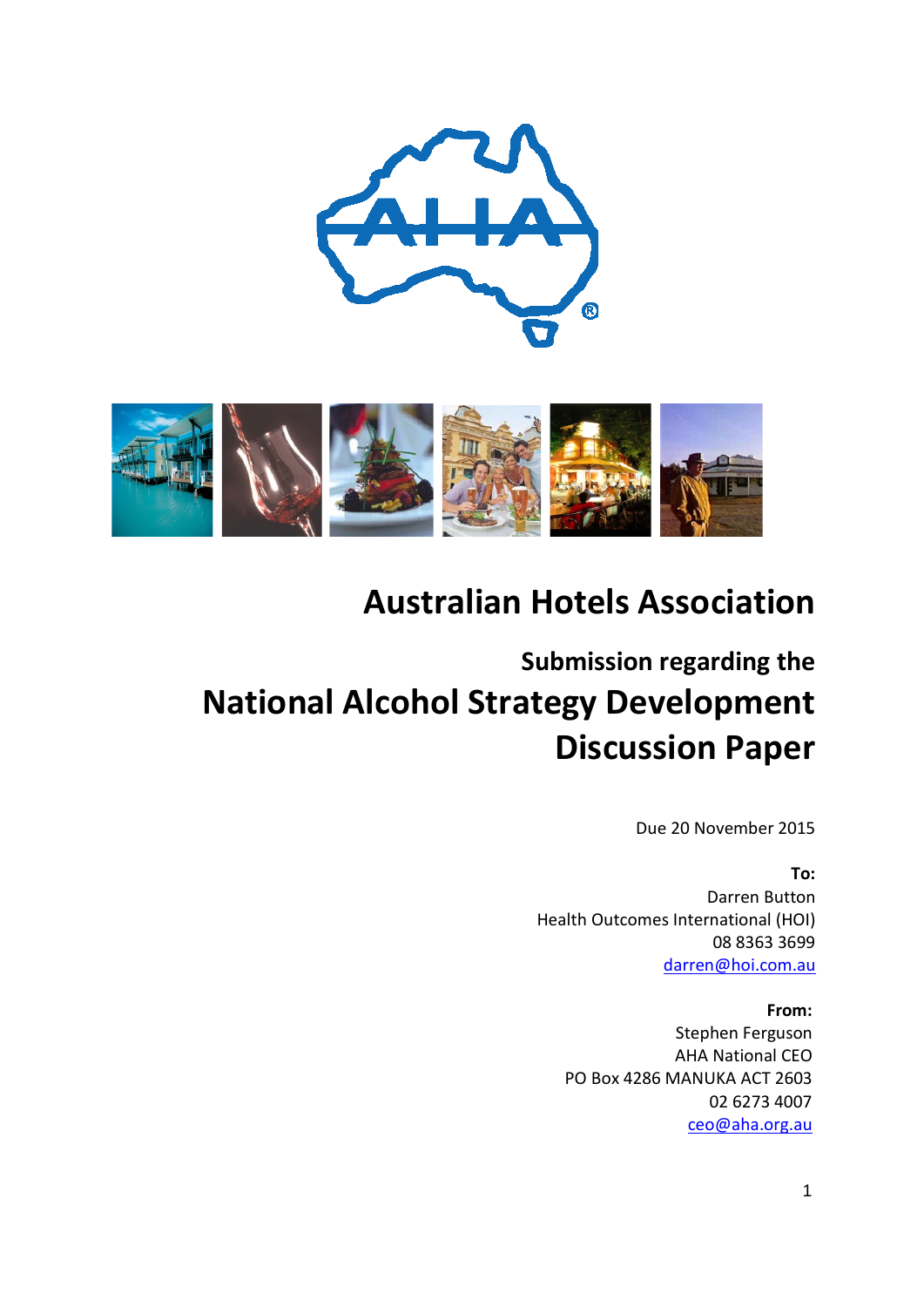### **1 ABOUT THE AHA**

The Australian Hotels Association (AHA) is an organisation of employers in the hotel and hospitality industry registered under the *Fair Work (Registered Organisations) Act 2009.* Its diverse membership of more than 5,000 licensed hotel businesses includes pub-style hotels plus three, four and five-star international accommodation hotels located in each state and territory.

Hoteliers are real people, who create real businesses, which create real jobs, and pay real taxes. Hoteliers enable capital and human investment that underpins Australia's hospitality and tourism industry. Hotels are not part of the share or digital economy shifting multinational profits off shore. Australian hotels create the following economic benefit:

- Over 5,000 businesses
- Generating over \$12,000,000,000 economic benefit
- Providing over 270,000 jobs
- Supporting over 50,000 community groups

The Australian hotel industry is a 24/7 labour intensive service industry and is a key element of Australia's tourism industry. Hotels employ over 270,000 people. The makeup of the hotel workforce is extremely diverse and includes adults of all genders and ages. The hotel industry also draws on a diversity of skills including skilled, unskilled, and entry level workers.

Hotels are community meeting places ingrained in Australia's social fabric, from rural communities and regional centres to city suburban areas and central business districts. Hotels perform an intrinsic role in creating social inclusion and activity. Australian hotels are a key pillar in Australia's tourism and hospitality industry.

Obviously, the sale of alcohol beverages are a core part of what hotels offer – however, hotels are also more than that. Hotels provide a place for people to gather, have a drink, meet new friends, enjoy live music, find a bed when away from home, share a meal and relax and enjoy themselves in a safe environment.

By their nature, hotels are often the social hubs of their communities. They are places where alcohol beverages are legitimately and responsibly consumed. The risk to hotels and their patrons of "knock on" effects created by whole of population policy approaches to alcohol beverages should be avoided.

### **2 EXECUTIVE SUMMARY**

AHA acknowledges that whilst the sale of alcohol beverages creates tremendous economic and social benefit, alcohol beverages have the potential to be misused. Where such misuse has the capacity to harm themselves or others, targeted policies are warranted.

However, for the vast majority of Australians who do not misuse alcohol beverages, whole of population strategies aimed at decreasing total consumption are not warranted. The AHA strongly supports the responsible sale, service and consumption of alcohol beverages. AHA makes the following observations: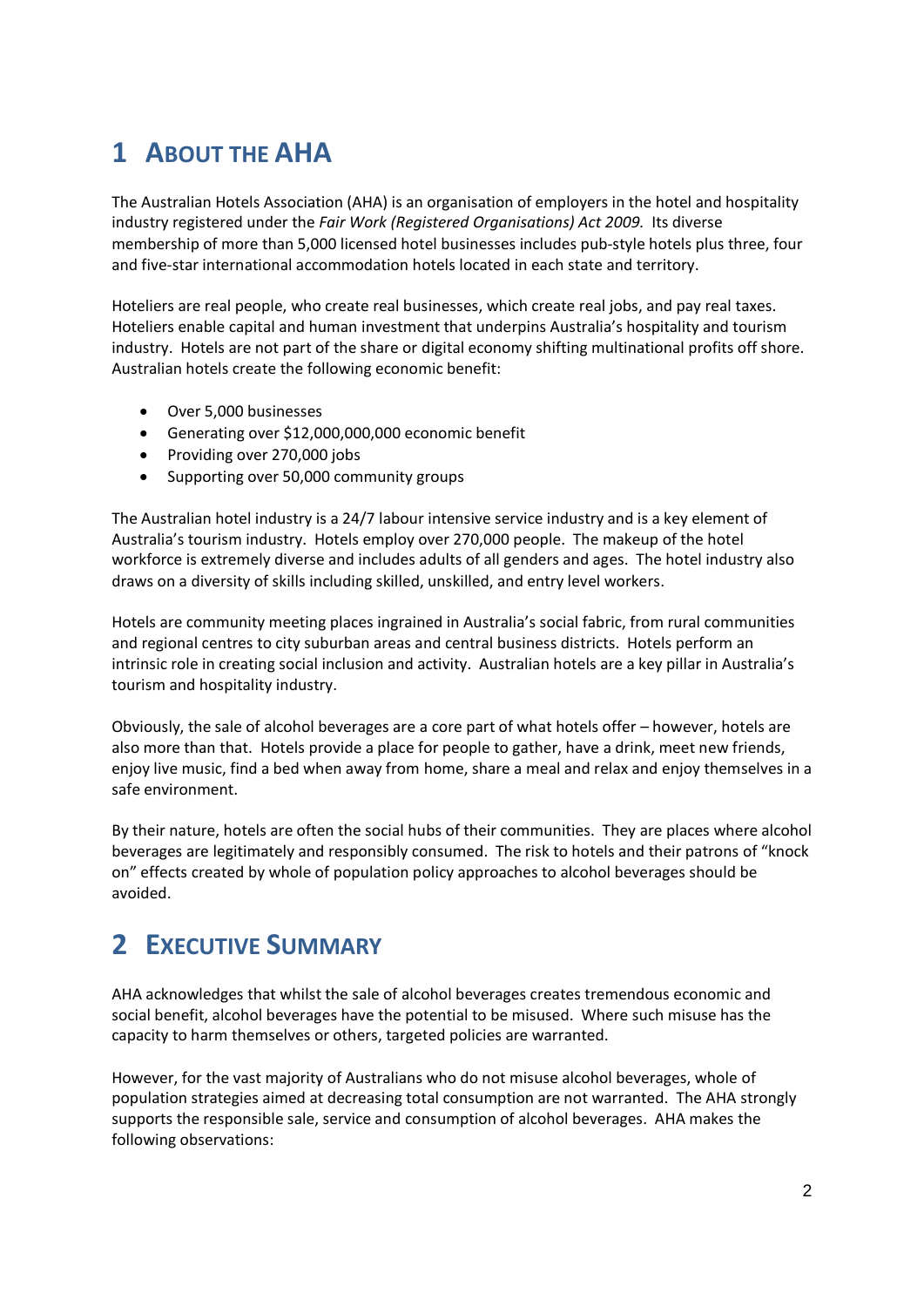- At the same time that many Australians wish to celebrate and promote a pub culture, there are some who seek to denigrate what is a legitimate business and social activity
- AHA supports the notion that members of society who consume alcohol responsibly should not be targeted
- AHA is very concerned about individuals that misuse alcohol beverages and the negative impact this behaviour has on them, their families and society. Legislation that targets the individuals or businesses that commit crime should be promoted rather than blanket measures that restrict individual freedoms
- The AHA remains committed to working with all stakeholders to combat the misuse of alcohol beverages

The use of whole of population measures should be avoided where the misuse by specific individuals or groups can be targeted. Any policies in regard to alcohol beverages should have regard to the following factors:

- There is a need for policies to target individuals or groups that misuse (or risk misusing) alcohol beverages
- Policies are and should continue to be targeted at those that misuse alcohol beverages and not at the whole population
- The impact of any policy upon moderate and responsible consumers should be quantified
- The effectiveness of the proposed policies should be measured
- Intervention should be commensurate to the associated risk

Obviously, the responsible sale of alcohol is a core part of what hotels offer – however, hotels are also more than that. Hotels provide a place for people to gather, share a meal, have a drink, meet new friends, listen to live music, find a bed when away from home, and relax and enjoy themselves in a safe environment.

## **3 THE FACTS**

In the 1960s, 70% of alcohol beverages were consumed in licensed venues and around 30% in domestic environments. Technological, social and legal changes have reversed that equation and today, more than 70% of alcohol beverages are consumed away from licensed premises. The Australian Institute of Health and Welfare conducts a National Drug Strategy Household Survey. The most recent survey found that between 2010 and 2013:

- Daily drinking declined significantly from 7.2% to 6.5% and was at the lowest level seen since 1991
- The proportion of people who had never consumed a full serve of alcohol beverages increased from 12.1% to 13.8%
- The age at which 14 to 24-year-olds first tried alcohol beverages has increased since 1998 from 14.4 to 15.7 years in 2013
- The percentage of people who consumed 11 or more standard drinks on a single occasion in the previous 12 months decreased from 16.8% to 15.6%

Further:

• Per capita liquor consumption in Australia has declined by 20% over the past 30 years from more than 12 litres per person per annum to less than 10 litres per person per annum and that this trend is ongoing.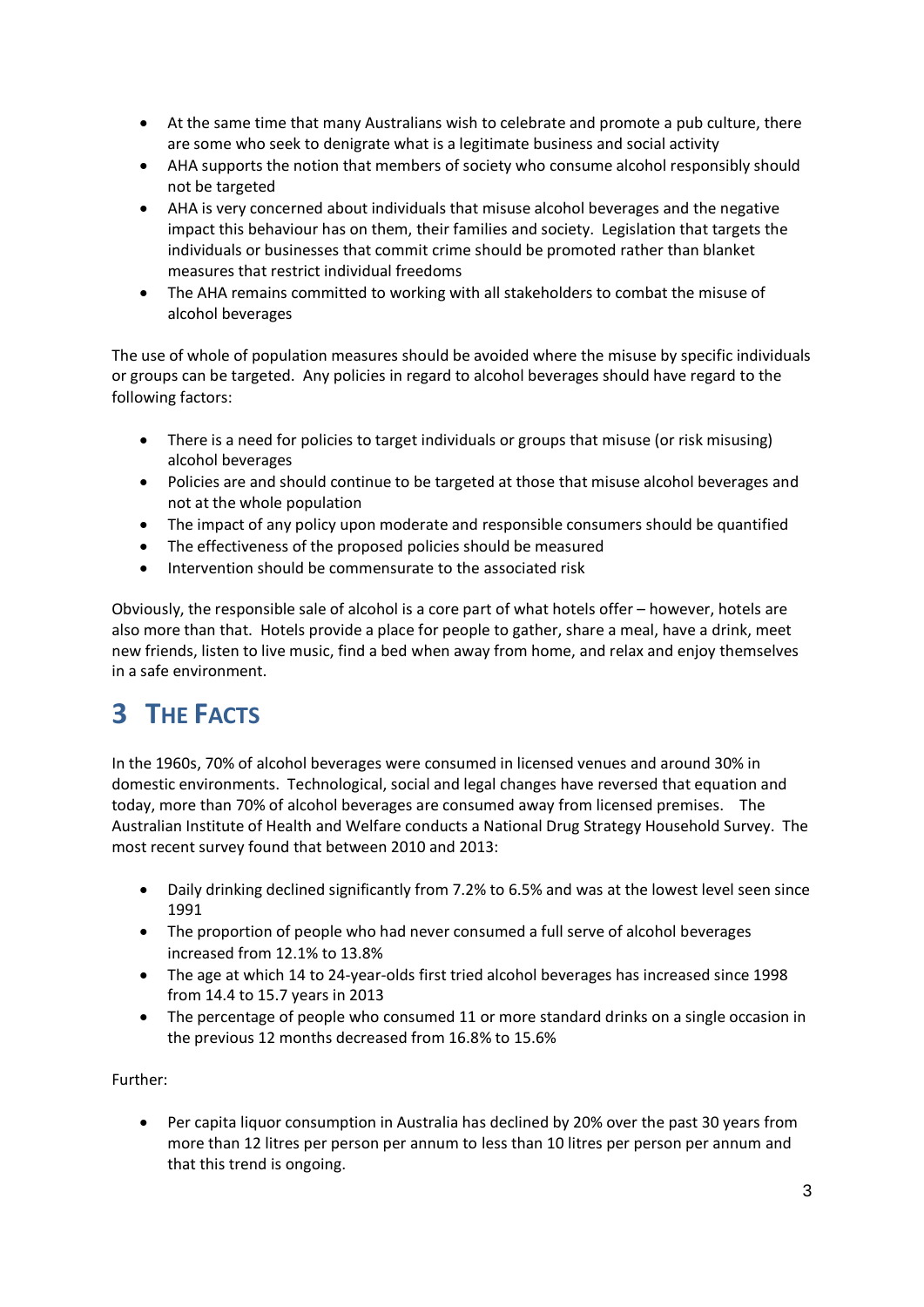- Beer consumption in Australia is the lowest in 60 years.
- It is estimated that in most venues 40% of alcohol beverages are now served with food

This trend towards reduced per-capita liquor consumption is likely to continue.

#### **4 STRATEGIES TO REDUCE MISUSE OF ALCOHOL BEVERAGES**

There are two types of general strategy used to combat the misuse of alcohol beverages:

| Whole of population                 |                                                                                                                                                                                                                                                                                    | <b>Targeted</b>                                                                                                                                                                                         |
|-------------------------------------|------------------------------------------------------------------------------------------------------------------------------------------------------------------------------------------------------------------------------------------------------------------------------------|---------------------------------------------------------------------------------------------------------------------------------------------------------------------------------------------------------|
| $\bullet$<br>$\bullet$<br>$\bullet$ | Aims to reduce total alcohol beverages<br>consumption over the whole population<br>Increases risk of reduction of economic impact<br>Is often dressed up as health based policy but<br>in reality is a revenue grab by government<br>Reduces safe enjoyment and social interaction | Aims to reduce misuse by particular<br>individuals or groups<br>Reduces risk of negative economic impact<br>$\bullet$<br>Legitimate policy aimed at those that misuse<br>$\bullet$<br>alcohol beverages |

AHA contends that strategies and policies relating to alcohol beverages should be targeted towards those persons or groups that misuse alcohol beverages and not have the effect of restricting the personal choice of the majority who are consuming alcohol beverages responsibly.

#### **5 LEGISLATIVE FRAMEWORK**

Hotel businesses are covered by extensive industry-specific legislation and regulation related to e.g. liquor, food, gambling, entertainment, and smoking. The principal legislation governing hotels are the Liquor Acts of each state and territory, and in general they set out similar objects. Generally, these objects include:

- Providing adequate controls over the supply and consumption of liquor in a way that is consistent with the expectations, needs and aspirations of the community
- Facilitating the balanced development of the liquor industry and related industries such as the live music, entertainment, tourism and hospitality industries

Flowing from these objectives, there are specific obligations to do the following:

- Encourage a culture of responsible promotion and consumption of liquor
- Reduce risky drinking and misuse of liquor, and
- Minimise adverse effects on the amenity of the community

Hotels are the safest places for the sale and consumption of alcohol beverages. As part of their commitment to ensuring the moderate and responsible consumption of alcohol beverages, hotels are supportive of a regulated environment provided that the regulations are evidence based, target specific, valid and appropriate.

### **6 BEST PRACTICE**

Hotels have worked over many years with state governments and their local liquor accords on the following key priorities: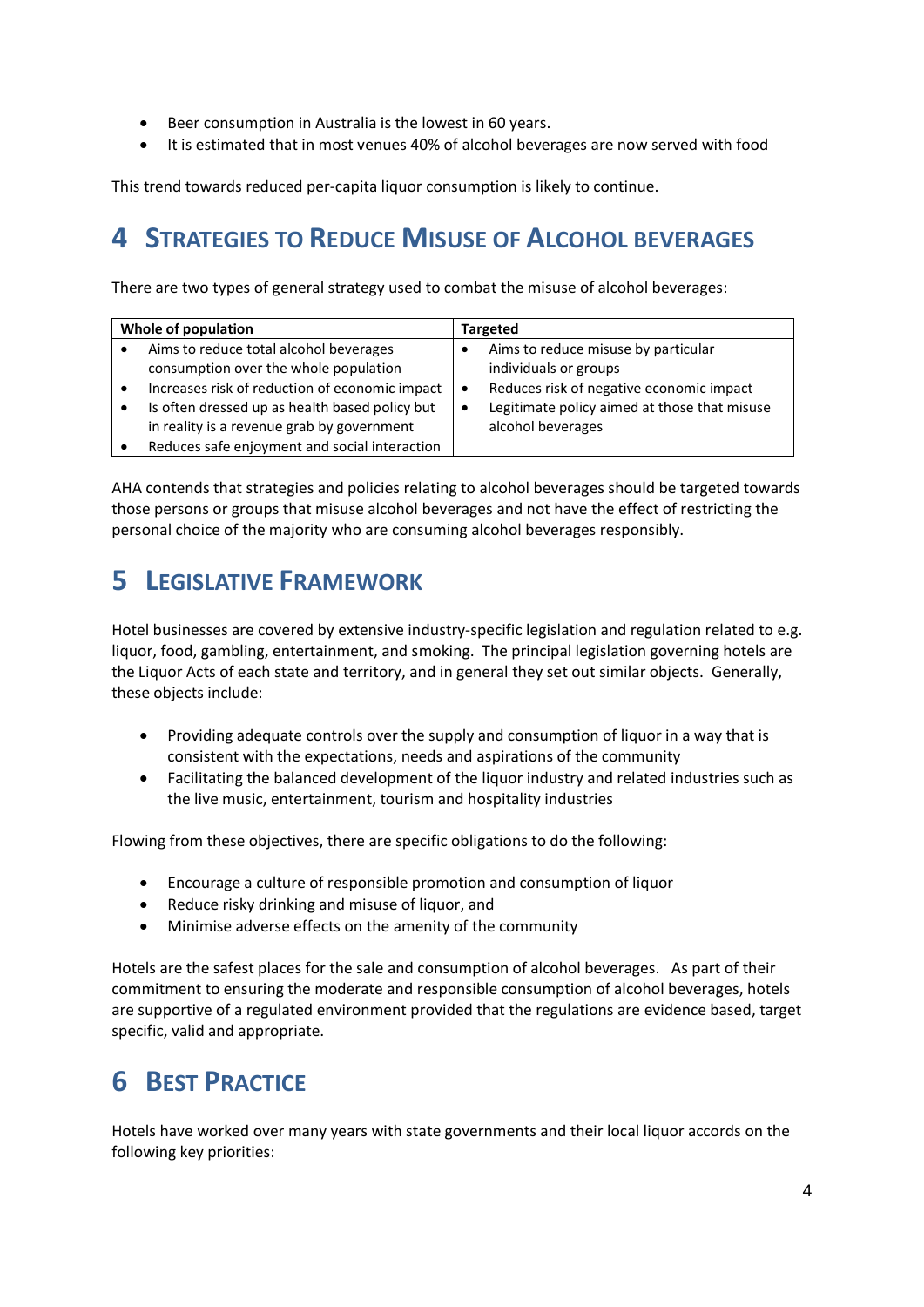- Ensuring there is no sale and supply to underage
- Not tolerating Intoxication and drunkenness
- Ensuring a safe environment within the hotel
- Ensuring amenity of the surrounding area

Every day, hotel staff make appropriate decisions to restrict personal choice where the misuse of alcohol beverages might cause harm to others or themselves. For example, hotel staff must have undertaken formal state approved training that requires them to:

- Ensure proof of age prior to sale
- Ensure alcohol beverages are consumed in a responsible manner
- Prohibit the rapid or excessive consumption of alcohol beverages
- Identify erratic drinking patterns and consumers at risk
- Refuse service in situations of misuse
- Provide appropriate assistance to customers when refusing service
- Serve standard drinks only

#### **7 ENCOURAGING MODERATE CONSUMPTION**

Businesses licensed to sell alcohol beverages are the third most highly regulated industry sector after medicine and pharmaceuticals. AHA supports evidence based targeted policies directed towards individuals or groups that misuse alcohol beverages. The economic benefit created by hotels above means that whole of population "blunt" approaches to alcohol beverages policy must be avoided. AHA contends:

- Moderate alcoholic beverage consumption can be part of a healthy and enjoyable life.
- Misuse or excessive consumption of alcohol beverages must be discouraged
- The vast majority of Australians consume alcohol beverages in a moderate and responsible manner; they should not suffer from the misuse of alcohol beverages by a few.
- Whilst there can be risks from excessive alcoholic beverage consumption, moderate alcoholic beverage consumption is considered acceptable.
- Public policy aimed at mitigating the negative effects of alcohol misuse should be targeted at individuals or groups that misuse alcohol beverages, rather than whole of population "blunt" approaches.

The AHA acknowledge that some individuals and groups engage in risky drinking practices. Safe practices enforced by hotels include:

- Assessing intoxication levels of customers using a number of methods, including observing changes in behaviour, observing emotional and physical state, and monitoring noise levels and drink purchases
- Monitor emotional and physical state of customers for signs of intoxication and ill effects of illicit or other drug usage
- Identify customers to whom sale or service must be refused according to state and territory legislation, including minors, those purchasing on behalf of minors, intoxicated persons, and persons affected by the consumption of illicit and other drugs
- Developing and promoting low and mid strength alcohol beverages